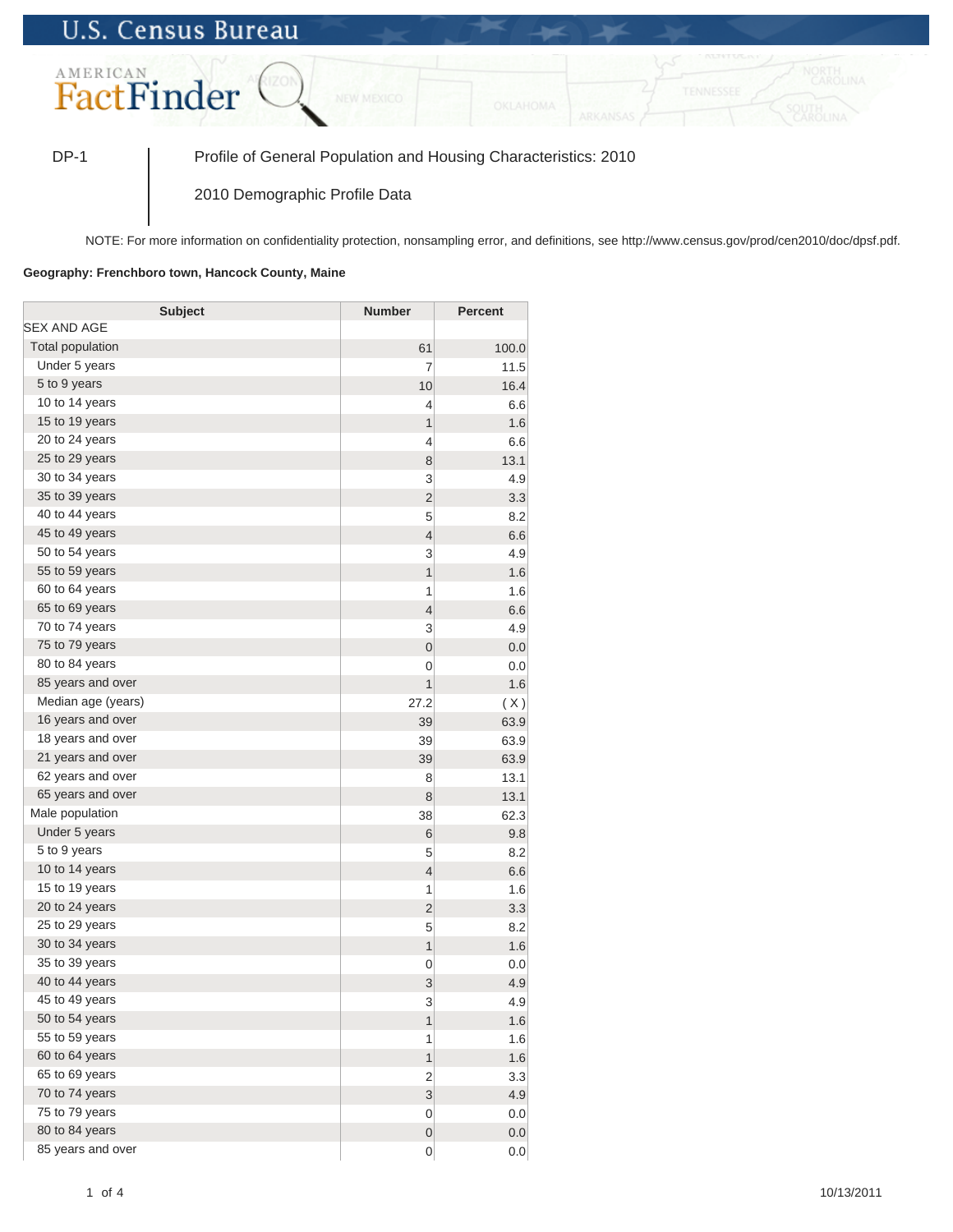| <b>Subject</b>                                      | <b>Number</b>  | <b>Percent</b> |
|-----------------------------------------------------|----------------|----------------|
| Median age (years)                                  | 26.5           | (X)            |
| 16 years and over                                   | 22             | 36.1           |
| 18 years and over                                   | 22             | 36.1           |
| 21 years and over                                   | 22             | 36.1           |
| 62 years and over                                   | 5              | 8.2            |
| 65 years and over                                   | 5              | 8.2            |
| Female population                                   | 23             | 37.7           |
| Under 5 years                                       | 1              | 1.6            |
| 5 to 9 years                                        | 5              | 8.2            |
| 10 to 14 years                                      | 0              | 0.0            |
| 15 to 19 years                                      | 0              | 0.0            |
| 20 to 24 years                                      | 2              | 3.3            |
| 25 to 29 years                                      | 3              | 4.9            |
| 30 to 34 years                                      | 2              | 3.3            |
| 35 to 39 years                                      | $\overline{2}$ | 3.3            |
| 40 to 44 years                                      | 2              | 3.3            |
| 45 to 49 years                                      | 1              | 1.6            |
| 50 to 54 years                                      | 2              | 3.3            |
| 55 to 59 years                                      | $\mathbf 0$    | 0.0            |
| 60 to 64 years                                      | 0              | 0.0            |
| 65 to 69 years                                      | $\overline{2}$ | 3.3            |
| 70 to 74 years                                      | 0              | 0.0            |
| 75 to 79 years                                      | $\mathbf 0$    | 0.0            |
| 80 to 84 years                                      | 0              | 0.0            |
| 85 years and over                                   | 1              | 1.6            |
| Median age (years)                                  | 30.5           | (X)            |
| 16 years and over                                   | 17             | 27.9           |
| 18 years and over                                   | 17             | 27.9           |
| 21 years and over                                   | 17             | 27.9           |
| 62 years and over                                   | 3              | 4.9            |
| 65 years and over                                   | 3              | 4.9            |
| <b>RACE</b>                                         |                |                |
| <b>Total population</b>                             | 61             | 100.0          |
| One Race                                            | 55             | 90.2           |
| White                                               | 53             | 86.9           |
| <b>Black or African American</b>                    | 0              | 0.0            |
| American Indian and Alaska Native                   | 2              | 3.3            |
| Asian                                               | 0              | 0.0            |
| Asian Indian                                        | 0              | 0.0            |
| Chinese                                             | 0              | 0.0            |
| Filipino<br>Japanese                                | 0              | 0.0            |
| Korean                                              | 0              | 0.0            |
| Vietnamese                                          | 0              | 0.0            |
| Other Asian [1]                                     | 0              | 0.0            |
| Native Hawaiian and Other Pacific Islander          | 0              | 0.0            |
| Native Hawaiian                                     | 0              | 0.0            |
| Guamanian or Chamorro                               | 0<br>0         | 0.0<br>0.0     |
| Samoan                                              | 0              | 0.0            |
| Other Pacific Islander [2]                          | 0              | 0.0            |
| Some Other Race                                     | 0              | 0.0            |
| Two or More Races                                   | 6              | 9.8            |
| White; American Indian and Alaska Native [3]        | 6              | 9.8            |
| White; Asian [3]                                    | 0              | 0.0            |
| White; Black or African American [3]                | 0              | 0.0            |
| White; Some Other Race [3]                          | 0              | 0.0            |
| Race alone or in combination with one or more other |                |                |
| races: [4]                                          |                |                |
| White                                               | 59             | 96.7           |
| <b>Black or African American</b>                    | 0              | 0.0            |
| American Indian and Alaska Native                   | 8              | 13.1           |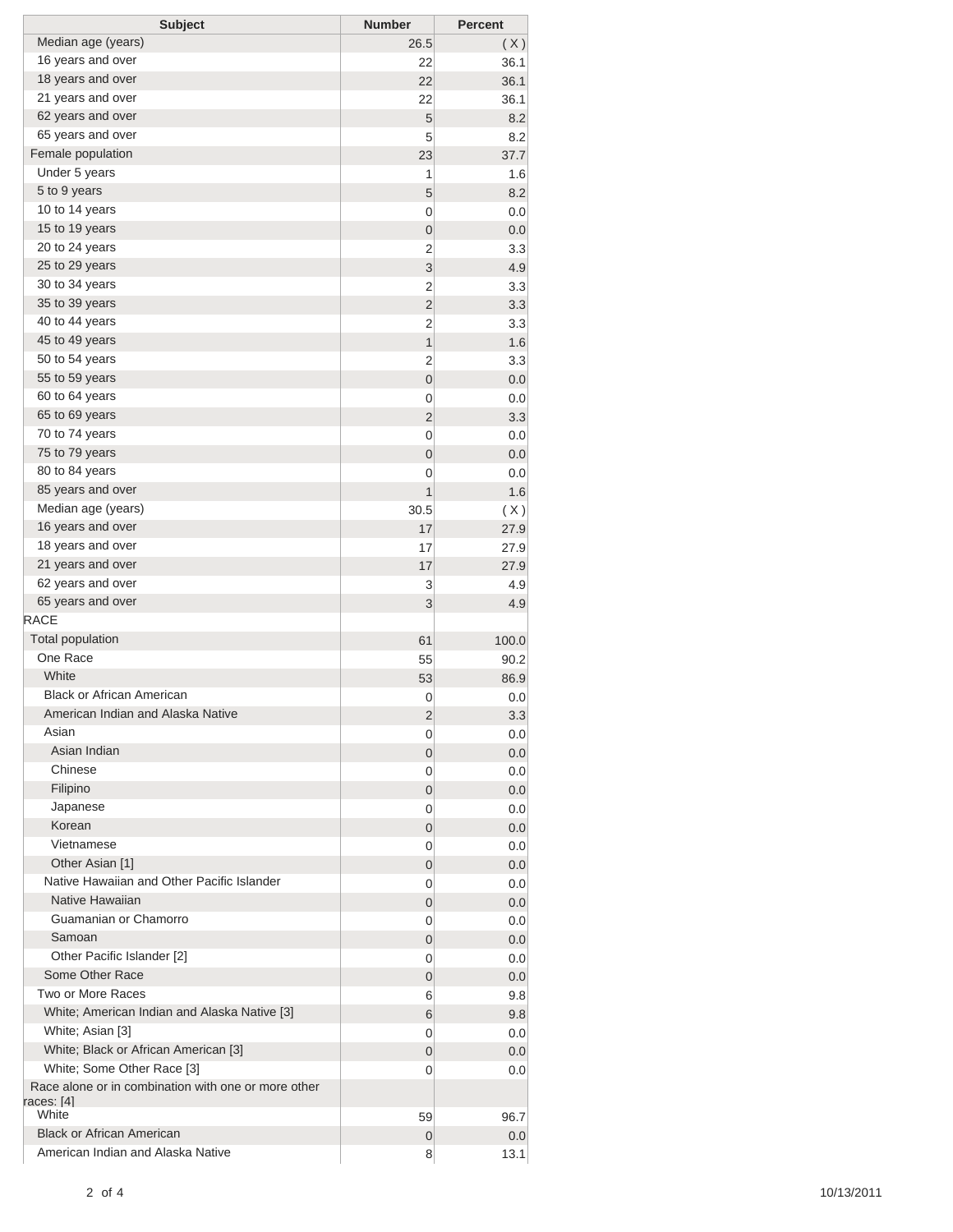| <b>Subject</b>                                                            | <b>Number</b>   | <b>Percent</b> |
|---------------------------------------------------------------------------|-----------------|----------------|
| Asian                                                                     | 0               | 0.0            |
| Native Hawaiian and Other Pacific Islander                                | 0               | 0.0            |
| Some Other Race                                                           | 0               | 0.0            |
| HISPANIC OR LATINO                                                        |                 |                |
| <b>Total population</b>                                                   | 61              | 100.0          |
| Hispanic or Latino (of any race)                                          | 0               | 0.0            |
| Mexican                                                                   | 0               | 0.0            |
| Puerto Rican                                                              | 0               | 0.0            |
| Cuban                                                                     | 0               | 0.0            |
| Other Hispanic or Latino [5]                                              | 0               | 0.0            |
| Not Hispanic or Latino                                                    | 61              | 100.0          |
| HISPANIC OR LATINO AND RACE                                               |                 |                |
| <b>Total population</b>                                                   | 61              | 100.0          |
| Hispanic or Latino                                                        | 0               | 0.0            |
| White alone                                                               | 0               | 0.0            |
| Black or African American alone                                           | 0               | 0.0            |
| American Indian and Alaska Native alone                                   | 0               | 0.0            |
| Asian alone                                                               | 0               | 0.0            |
| Native Hawaiian and Other Pacific Islander alone                          | 0               | 0.0            |
| Some Other Race alone                                                     | 0               | 0.0            |
| Two or More Races                                                         | 0               | 0.0            |
| Not Hispanic or Latino                                                    | 61              | 100.0          |
| White alone                                                               | 53              | 86.9           |
| Black or African American alone                                           | 0               | 0.0            |
| American Indian and Alaska Native alone                                   | 2               | 3.3            |
| Asian alone                                                               | 0               | 0.0            |
| Native Hawaiian and Other Pacific Islander alone<br>Some Other Race alone | 0               | 0.0            |
| <b>Two or More Races</b>                                                  | 0               | 0.0            |
| <b>RELATIONSHIP</b>                                                       | 6               | 9.8            |
| <b>Total population</b>                                                   |                 |                |
| In households                                                             | 61              | 100.0          |
| Householder                                                               | 61              | 100.0          |
| Spouse [6]                                                                | 21              | 34.4           |
| Child                                                                     | 12              | 19.7           |
| Own child under 18 years                                                  | 23              | 37.7           |
| Other relatives                                                           | 22              | 36.1           |
| Under 18 years                                                            | 1               | 1.6            |
| 65 years and over                                                         | 0<br>0          | 0.0<br>0.0     |
| <b>Nonrelatives</b>                                                       | 4               | 6.6            |
| Under 18 years                                                            | 0               | 0.0            |
| 65 years and over                                                         | 0               | 0.0            |
| Unmarried partner                                                         | 4               | 6.6            |
| In group quarters                                                         | 0               | 0.0            |
| Institutionalized population                                              | 0               | 0.0            |
| Male                                                                      | 0               | 0.0            |
| Female                                                                    | 0               | 0.0            |
| Noninstitutionalized population                                           | 0               | 0.0            |
| Male                                                                      | 0               | 0.0            |
| Female                                                                    | 0               | 0.0            |
| <b>HOUSEHOLDS BY TYPE</b>                                                 |                 |                |
| <b>Total households</b>                                                   | 21              | 100.0          |
| Family households (families) [7]                                          | 16              | 76.2           |
| With own children under 18 years                                          | 10 <sup>1</sup> | 47.6           |
| Husband-wife family                                                       | 12              | 57.1           |
| With own children under 18 years                                          | 6               | 28.6           |
| Male householder, no wife present                                         | 1               | 4.8            |
| With own children under 18 years                                          | 1               | 4.8            |
| Female householder, no husband present                                    | 3               | 14.3           |
| With own children under 18 years                                          | 3               | 14.3           |
|                                                                           |                 |                |